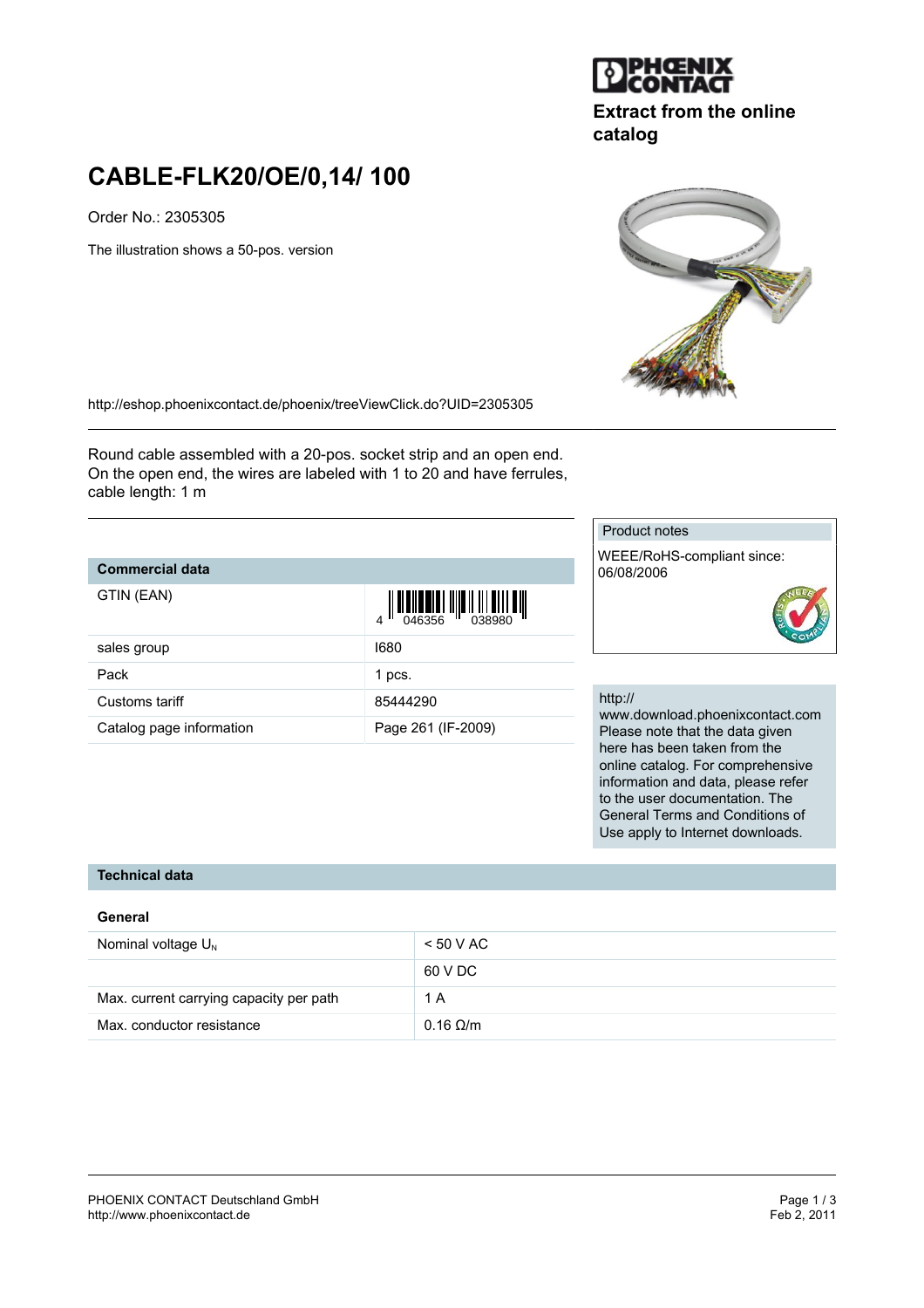## CABLE-FLK20/OE/0,14/ 100 Order No.: 2305305 <http://eshop.phoenixcontact.de/phoenix/treeViewClick.do?UID=2305305>

| Ambient temperature (operation)               | $-20 °C  50 °C$                                     |
|-----------------------------------------------|-----------------------------------------------------|
| Ambient temperature (storage/transport)       | $-20 °C  70 °C$                                     |
| Number of positions                           | 20                                                  |
| Number of positions, control side             | 20                                                  |
| Number of connectors, control side            | 0                                                   |
| Number of positions, module side              | 20                                                  |
| Number of connectors, modul side              | 1                                                   |
| Fixed cable length                            | 1 <sub>m</sub>                                      |
| Single wire, cross section                    | $0.14 \text{ mm}^2$                                 |
| <b>AWG</b>                                    | 26                                                  |
| Conductor construction: Number of litz wires: | 7                                                   |
| Single wire, material                         | Cu tin-plated                                       |
| Test voltage                                  | $0.8$ kV                                            |
| External diameter                             | $7.6 \text{ mm}$                                    |
| Cable, preassembly                            | Insulation displacement, IEC 60352-4/DIN EN 60352-4 |
| Shielding                                     | no                                                  |

**Certificates / Approvals**

 $\epsilon$ UR<sub>3</sub>

Certification CUL, UL